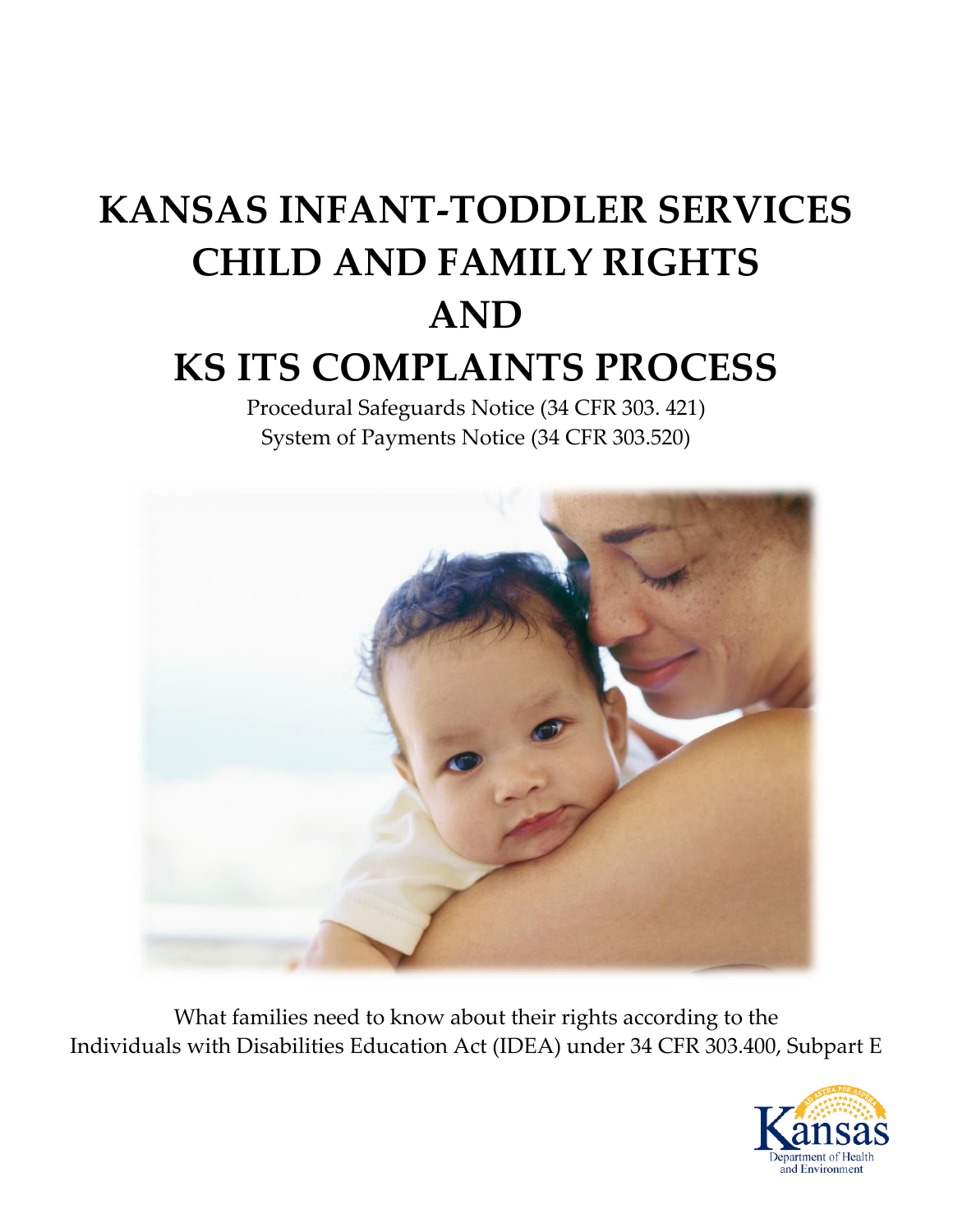# **TABLE OF CONTENTS**

|   |   | 3         |
|---|---|-----------|
|   |   | 4         |
|   |   | 5         |
|   |   | 5         |
|   |   | - 6       |
|   |   |           |
| ❖ |   | 9         |
|   |   | 9         |
|   | ❖ | <b>10</b> |
|   |   | 11        |
|   |   | 12        |
|   |   | 12        |
|   | ❖ | 12        |
|   |   | 14        |
|   | ❖ | 15        |
|   | ❖ | <b>16</b> |
|   |   | 17        |
|   |   | 17        |
|   | ❖ | 19        |
|   | ❖ | 21        |
|   |   | 22        |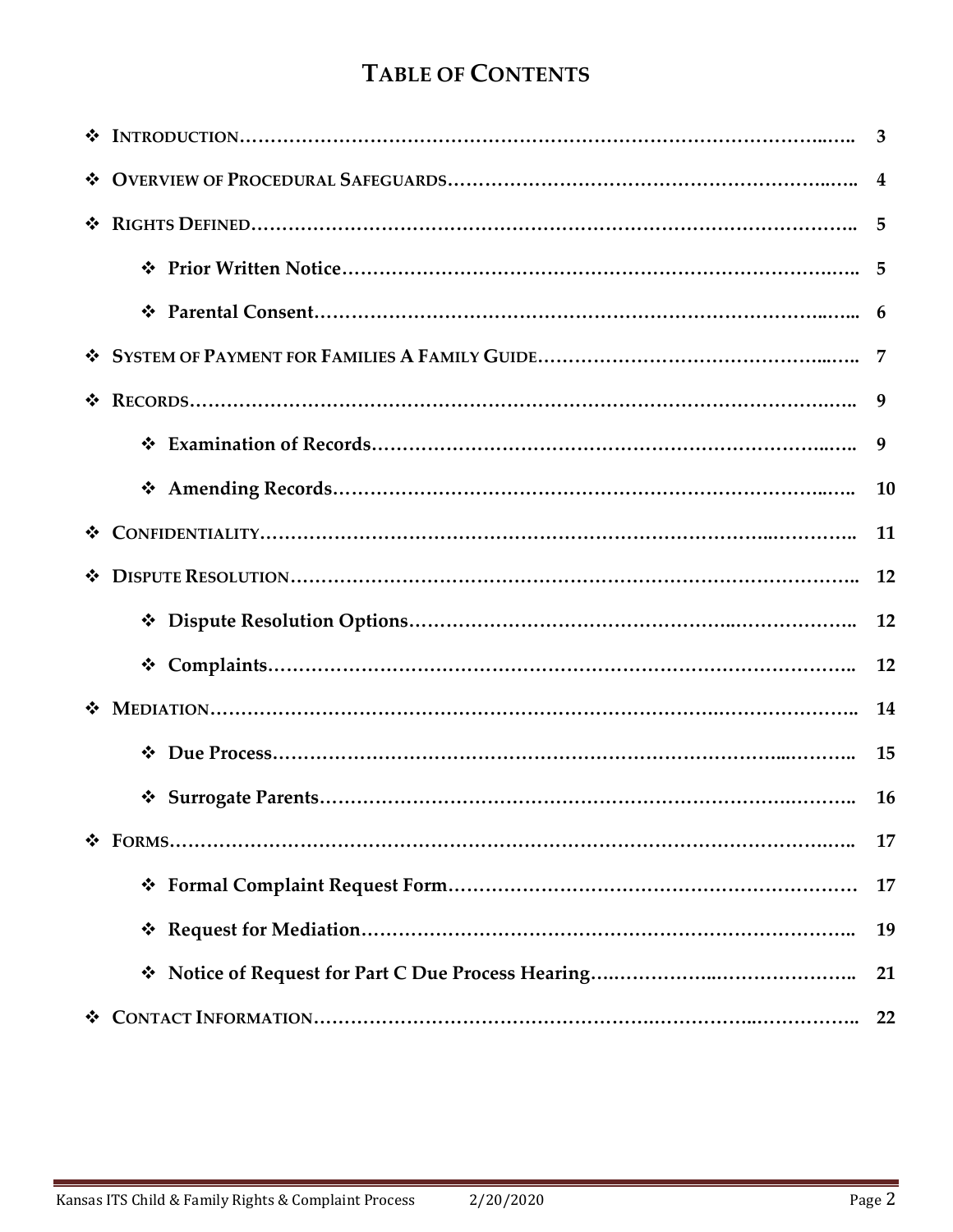## **INTRODUCTION**

**The Individuals with Disabilities Education Act (IDEA) is a federal law** that includes provisions for early intervention services (EIS) for eligible infants and toddlers (ages 0 – 36 months) with developmental delays or disabilities and their families. These provisions are set by Part C of IDEA and are described in federal regulations (34 CFR Part 303.400). The regulation citations are provided in this booklet so that the reader may refer to the specific language found in the law.

In Kansas, the Part C system is called Kansas Infant-Toddler Services (KS ITS). KS ITS is a program of the Kansas Department of Health and Environment (KDHE).The local programs are referred to as local tiny-k programs. The system is designed to maximize family involvement and ensure parental consent in each step of the early intervention process, beginning with referral to KS ITS and continuing through service delivery and transition out of KS ITS when your child turns three. This Child and Family Rights document is the official notice of the procedural safeguards for children and families as defined under federal Part C regulations.

Information about child and family rights and safeguards are available through local tiny-k programs, or KS ITS. Families Together, Inc. has been contracted to provide advocacy assistance to parents/families that have concerns. Families Together, Inc. is the Parent Training and Information Center for Kansas. The Parent Training and Information Center assists families whose children have disabilities to be partners in their child's services and education.

The mission of Families Together, Inc. is to Encourage, Educate and Empower families as they learn about systems and available resources and services for their sons and daughters. For help with any concerns contact:

*Families Together, Inc. Parent Training and Information Center (PTI): Topeka 1-800-264-6343 Wichita 1-888-815-6364 Garden City 1-888-820-6364 <http://www.familiestogetherinc.org/>*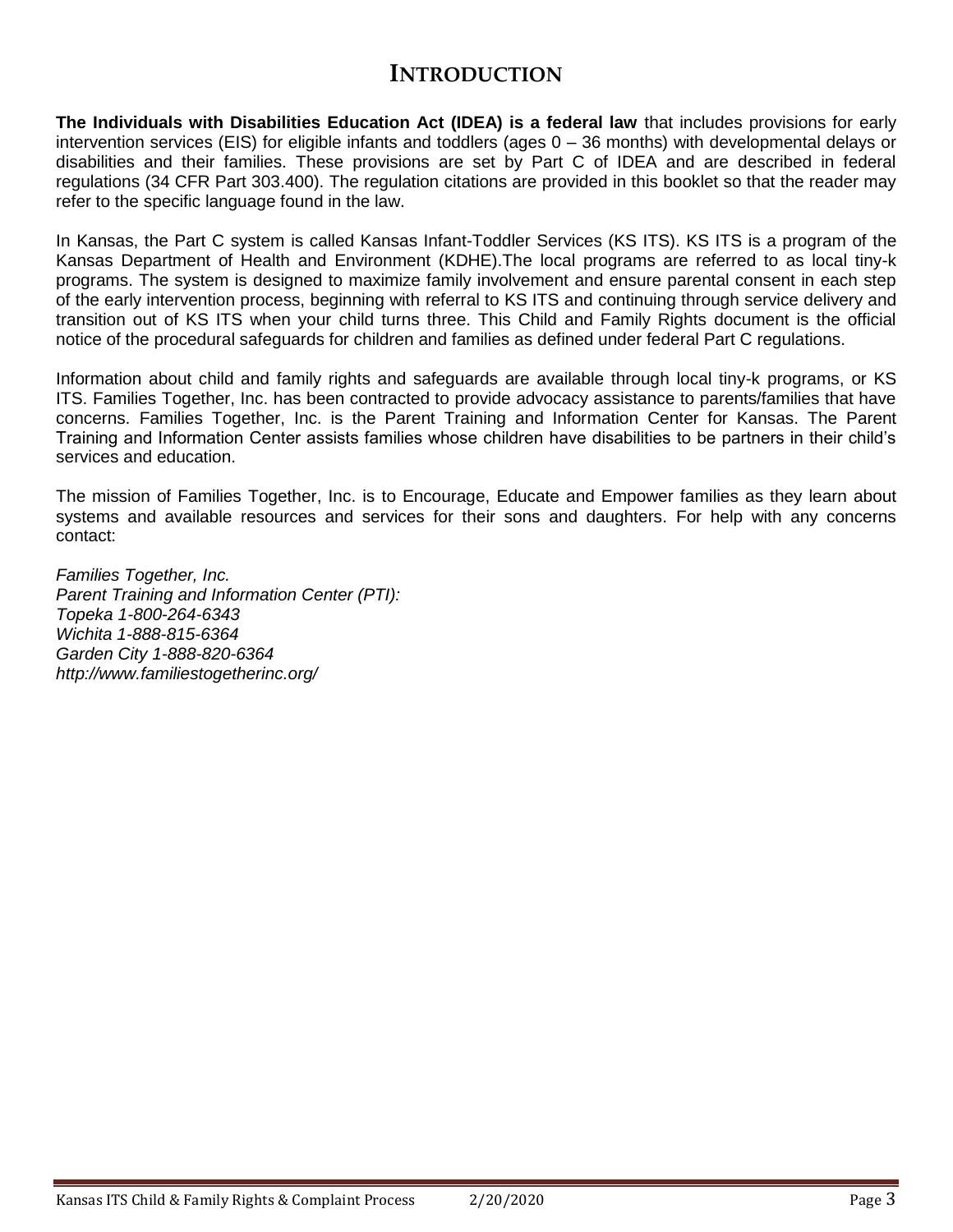**Local tiny-k family service coordinators can suggest additional materials to help families understand their rights and safeguards under Part C. They can also suggest ways that you and other family members can be partners with the local professionals to help meet the developmental needs of your child.**

#### **In Kansas, you, as a parent, have the following family rights:**

- The right to a multidisciplinary evaluation and assessment, and (if determined eligible for services) the development of an Individualized Family Service Plan (IFSP) within forty-five (45) calendar days from referral for evaluation;
- The right to receive screening, evaluation, assessment, and if eligible, IFSP development, service coordination, and procedural safeguards at public expense;
- If eligible under Part C, the right to receive appropriate early intervention services for your child and family as addressed in an IFSP;
- Early intervention services are available at no cost to families; however, if authorized by the parent, private insurance may be billed. You must be notified of intent to bill public insurances;
- The IFSP must tell you the specific services needed to meet the needs of your child and family to reach the outcomes (goals) identified in the IFSP;
- The right to be invited to and participate in all meetings in which a decision is expected to be made regarding a proposal to change the identification, evaluation, or placement of your child, or the provision of appropriate early intervention services to your child or family;
- The right to receive written timely notice before a change is proposed or refused in the identification, evaluation, or placement of your child, or in the provision of appropriate early intervention services to your child or family;
- The right to receive each early intervention service in natural environments to the extent appropriate to meet your child's developmental needs;
- The right to maintenance of the confidentiality of personally identifiable information;
- The right to inspect and review and, if appropriate, amend your child and family's records;
- The right to receive an initial copy of your child's record at no cost to you;
- The right to file a formal complaint; and
- The right to request mediation and/or an impartial due process hearing to resolve parent/provider disagreements. These forms can be found at the end of this document.

All Procedural safeguards begin at referral to KS ITS and continue as long as records are maintained.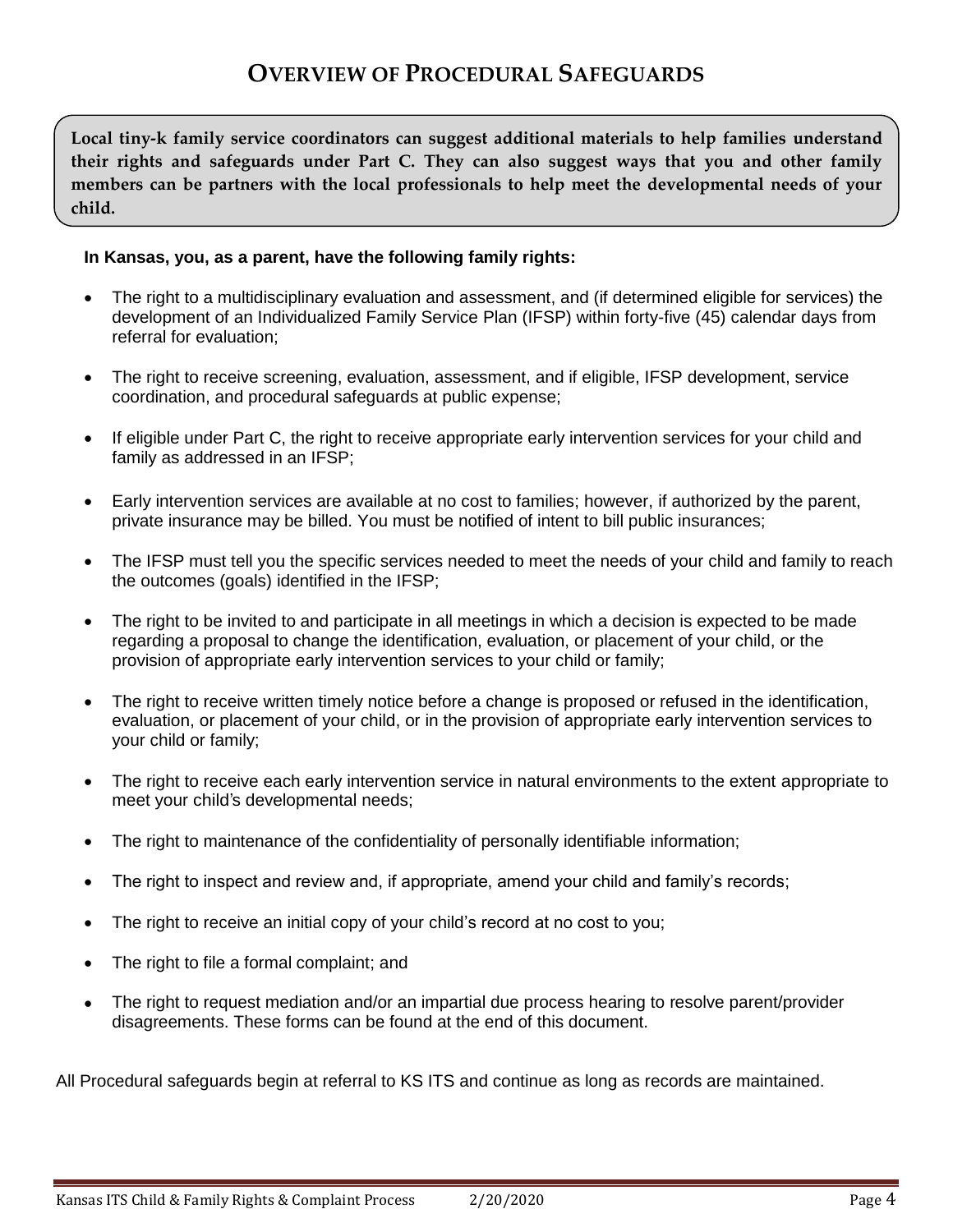# **RIGHTS DEFINED**

**All children referred to Part C, and their families, are entitled to be notified of specific procedural safeguards under Part C. For help in understanding these rights you may talk to your local tiny-k family service coordinator or call Families Together, Inc. at the phone number found on the back of this brochure.**

## **Prior Written Notice 34 CFR 303.421**

Prior written notice must be given to you 10 days before a local tiny-k program proposes or refuses to initiate or change the identification, evaluation, or placement of your child or the provision of appropriate early intervention services to your child and your family. You may waive the 10 day notice if you wish. The notice must be sufficiently detailed to inform you about:

- The action being proposed or refused by the early intervention services contractor or early intervention services provider;
- The reasons for taking the action;
- All procedural safeguards available under Part C; and
- The state's complaint procedures, including a description of how to file a complaint and the timelines for those procedures.

The notice must be written in language understandable to the general public and provided in your native language unless clearly not feasible to do so. Your native language is the language or mode of communication normally used by you and your child. Each early intervention provider will explain to the parent/guardian the availability of the notice in their native language.

If your native language or other mode of communication is not a written language, the local tiny-k program shall take steps to ensure that:

- The notice is translated orally or by other means to you in your native language or other mode of communication;
- You understand the notice;
- There is written evidence that the requirements described in these procedures have been met; and
- If you are deaf, blind, unable to read, or have no written language, the mode of communication must be that normally used by you (such as sign language, Braille, or oral communication.)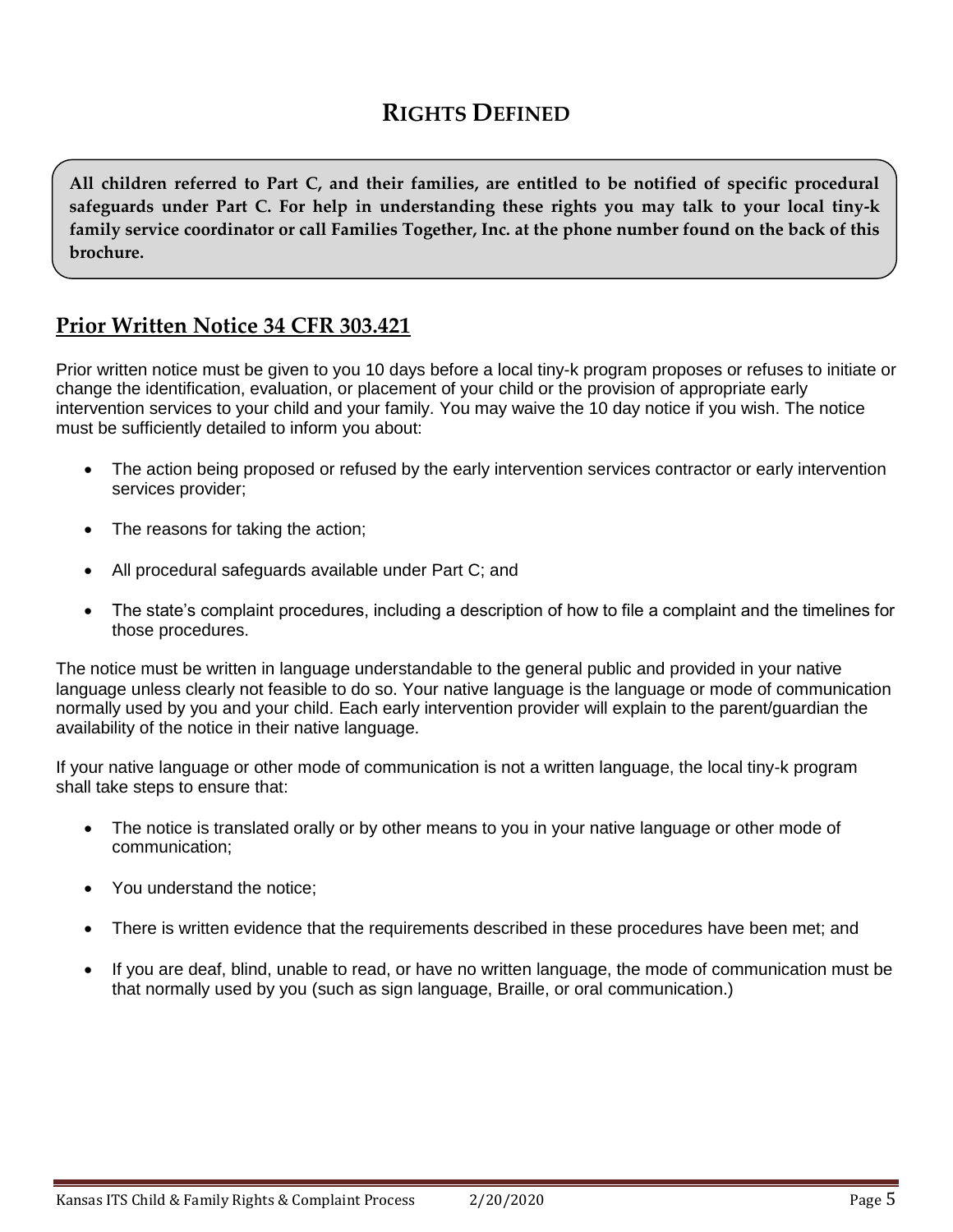## **Parental Consent 34 CFR 303.420**

KS ITS, through local tiny-k programs, must have your permission to provide any services to your child and your family. Your consent must be in writing. Parental consent is required before:

- Administering screening
- Conducting evaluation and assessments
- Early intervention services are provided
- Private insurance is billed
- Disclosure of any personally identifiable information among agencies collected, used or maintained under Part C, consistent with Federal and State law. (34 CFR 303.414)

Consent means that:

- You are fully informed of all information about the activities for which consent is sought. This information is provided in your native language or other mode of communication;
- You understand and agree in writing to the carrying out of the activities for which your consent is sought;
- The consent describes the activity(s) and lists the records (if any) that will be released and to whom; and;
- You understand that the granting of consent is voluntary and may be revoked at any time.

If you do not consent, the local tiny-k program or appropriate qualified staff shall make reasonable efforts to ensure that you:

- Are fully aware of the nature of the evaluation and assessments or early intervention services that would be available;
- Understand that your child will not be able to receive the screening, evaluation, assessments, or early intervention services unless consent is given; and
- Understand that a local tiny-k program or KS ITS cannot use due process hearing procedures to challenge your refusal to grant consent.

If refusal to consent for evaluation or assessment constitutes neglect or abuse, Kansas laws apply as appropriate.

As the parent of a child eligible under Part C, you may determine whether your infant or toddler or other family members will accept or decline any early intervention service(s) under this program. You may also decline a service after first accepting it without jeopardizing other early intervention services under the KS ITS program.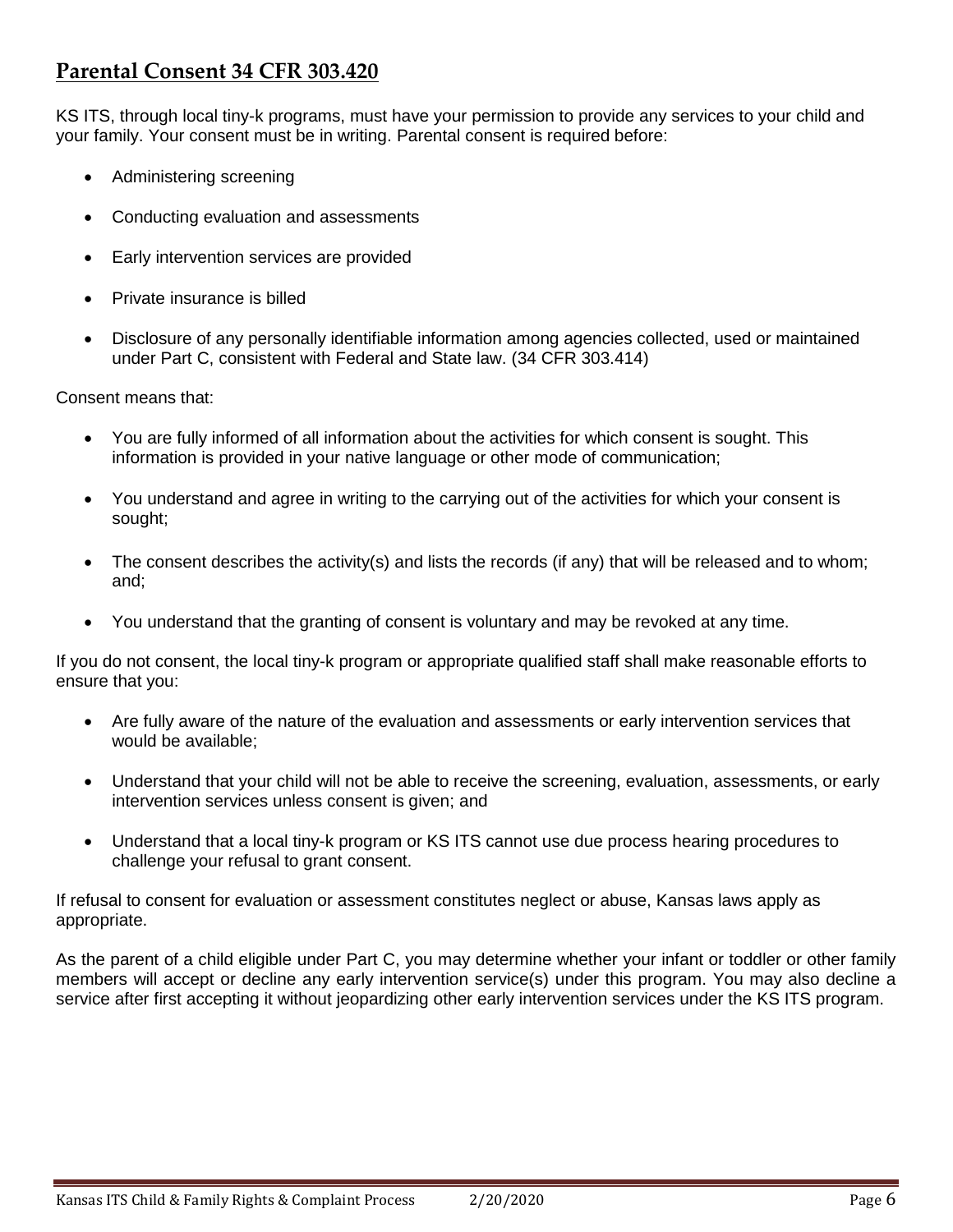# **SYSTEM OF PAYMENT FOR FAMILIES A FAMILY GUIDE**

Early Intervention services are provided at no cost to parents. In order to ensure that all children receive the services they need, a variety of funding sources may be accessed to pay for EI services. These include federal, state and local funds, as well as private and public health insurance plans.

Once a child is determined to be eligible for the local tiny-k program parents participate in determining what services are going to be provided and included in an Individualized Family Service Plan and what payment sources may be available to cover the EI services specified on the child's IFSP. Each child has a Family Service Coordinator (the person who is helping you organize your child's services) who makes sure that all EI services on your child's IFSP are funded using appropriate funding sources. The order in which funding sources will be accessed is based upon the utilization of the use of Federal Part C funds being utilized as the "Payor of Last Resort". Meaning that all other funding sources are exhausted before Part C funds are utilized.

#### **Kansas Infant-Toddler Services No-cost Protections for Families**

Kansas Infant-Toddler Services through its local tiny-k programs are required by Part C of the Individuals with Disabilities Education Act (IDEA) to inform parents of the following no-cost protections regarding payment for EI services:

- Parents must provide prior consent to the local tiny-k program before EI services can be billed to the parent's private insurance.
- Local tiny-k programs must notify parents in writing if they are going to bill Medicaid.
- Parents cannot be required to enroll in Medicaid or other public or private insurance program to receive EI services from a local tiny-k program.
- EI services, as specified in the child's IFSP and to which the parent has consented, cannot be denied due to a parent's refusal to allow their private insurance be billed or due to not giving permission to share information with Medicaid.
- Parents must provide prior written consent to the local tiny-k program before a child's personally identifiable information (name, date of birth, policy number, and address) can be submitted to a health insurance carrier for billing purposes.
- Parents have the right to withdraw their consent to disclose their child's personally identifiable information to any entity at any time without affecting the EI services their child is receiving as specified in their child's IFSP.
- Billing a parent's private insurance plan may affect the premiums and lifetime cap of their policy.
- Co-payments are reimbursable by the local tiny-k program, as EI services are provided at no-cost to the family.
- Parents must provide consent when the local tiny-k program seeks to use the private insurance or benefits to pay for the initial provision of an early intervention service in the IFSP; and each time consent is required due to an increase in frequency, length, duration, or intensity in the provision of services in the child's IFSP.
- Each time consent is required to use private insurance, the entire System of Payments document must be provided to parent. This is the Part C Services Financial System of Payments.
- Parents are responsible for private insurance premiums, but not co-pays or deductibles.
- You are not charged family fees; therefore no income information is required to be given to the local tiny-k program.
- Use of private insurance may make other public funding options (e.g., Medicaid, Children and Youth with Special Health Care Needs) available**.**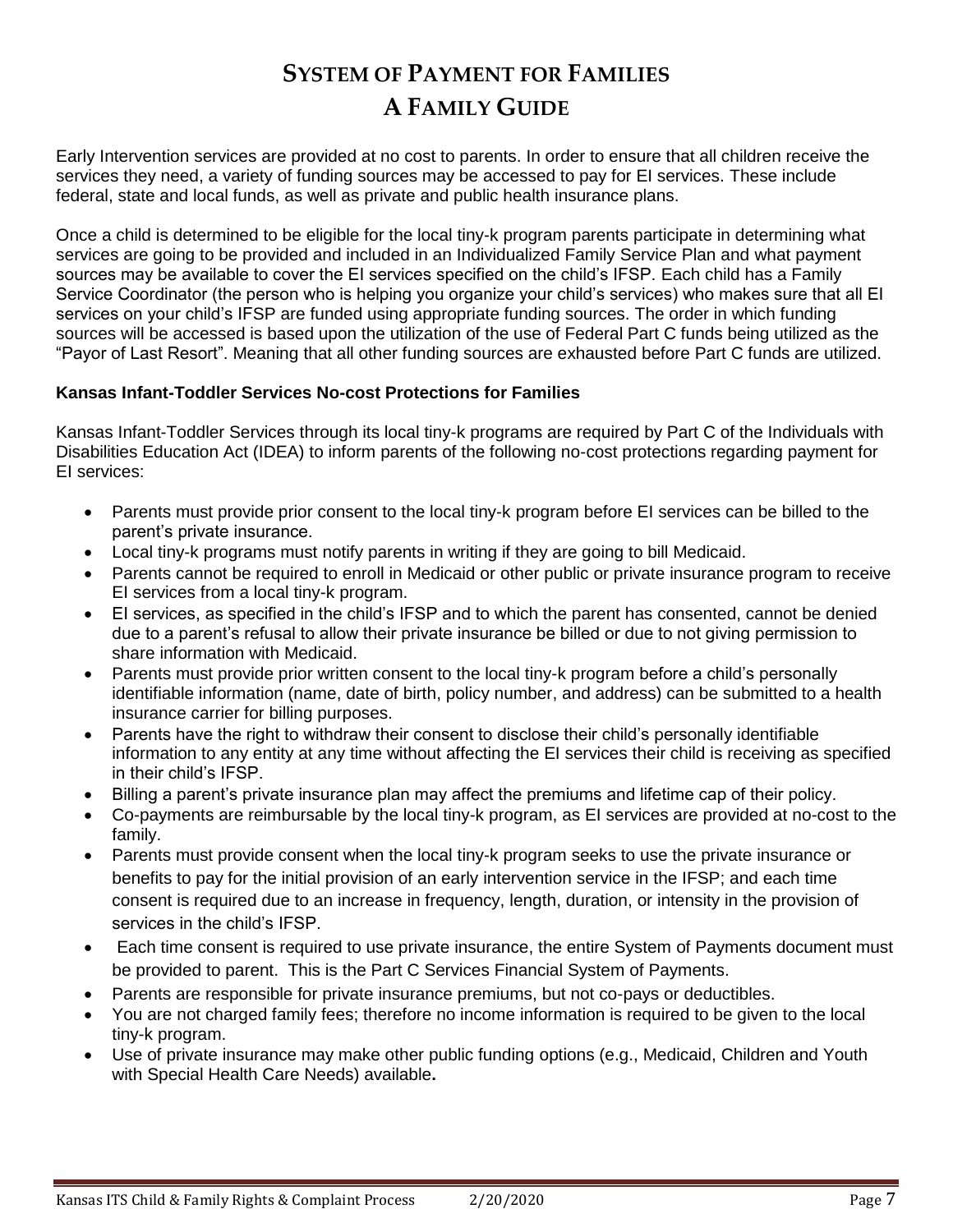#### *How are EI Services Paid for?*

There are several ways EI services are paid for in Kansas. State and Local funds must be used before Federal Part C EI funds. This is known as "Payor of Last Resort". The following is a list of some of the funding sources available for EI services in the State of Kansas.

- The Children's Initiative Funds (CIF) provide funding to the statewide program.
- Local tiny-k programs can access State Special Education Funds, known as Categorical Aid, to help pay for the EI Providers salaries.
- Local tiny-k programs can bill private insurance under the provisions listed above.
- Local tiny-k programs can bill Medicaid.
- Some local tiny-k programs have identified local funding sources through their County Mil Levy funds.
- Some local tiny-k programs access funding through other CIF grants.
- Some local tiny-k programs utilize private funding sources such as United Way funding and other local funding sources.

#### **If a parent wants to contest Kansas' system of payments, they may do any of the following:**

- A. Participate in mediation in accordance § 303.341
- B. Request due process hearing under §§ 303.436 or 303.441, whichever is applicable
- C. File a state complaint under §303.434
- D. Use of any other procedure established by the State (informal complaint) provided that it does not prevent the options in A., B., or C. from occurring
- E. The parent must be provided with a copy of the *Child and Family Rights* which contains System of Payment policies

More information about these processes is found at the end of the *Child and Family Rights and Kansas ITS Complaints Process* booklet.

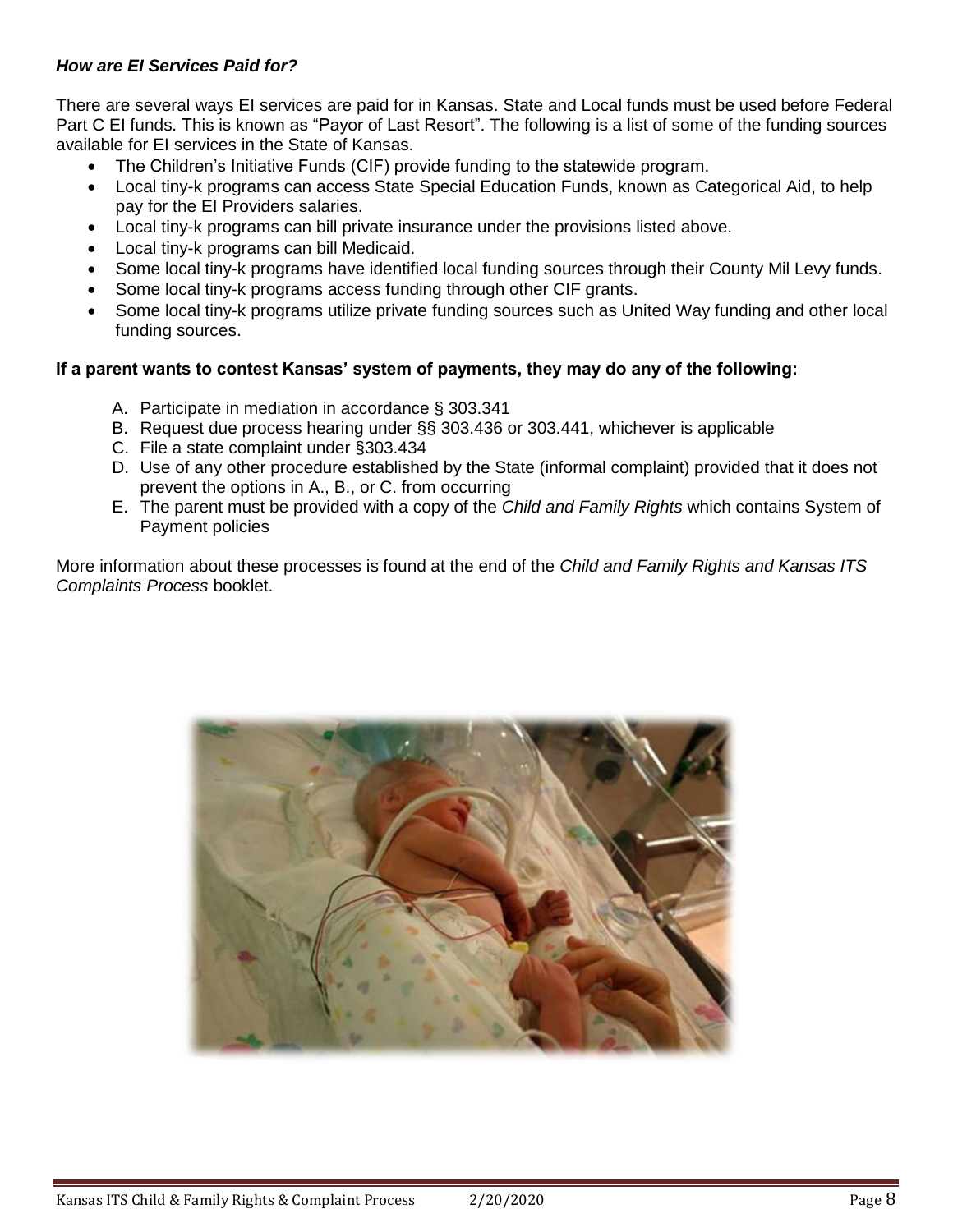## **RECORDS**

### **Records 34 CFR 303.403-413**

**The following definitions are used in this section: (1) "destruction" means physical destruction or removal of personal identifiers from information to ensure that it is no longer personally identifiable; (2) "Early Intervention records mean all records regarding a child that are required to be collected, maintained or used under Part C.; and (3) "Participating agency" means any agency, individual or entity which collects, maintains, or uses personally identifiable information, or from which information is obtained, under Part C. It excludes primary referral sources, and other agencies who act solely as funding sources for Part C (as defined in 34 CFR 303.403(c)).**

## **Examination of Records 34 CFR 303.401**

In accordance with the Confidentiality of Information procedures outlined in this document, you must be given the opportunity to look at (inspect) and review records relating to evaluations and assessments, screening, eligibility determinations, development and implementation of IFSPs, provision of early intervention services, individual complaints concerning your child, or any part of your child's early intervention record.

Each local tiny-k program must give you the opportunity to inspect and review, during business hours, any early intervention records relating to your child which are collected, maintained or used by KS ITS under Part C. The local tiny-k program must comply with a request without unnecessary delay (no more than ten (10) calendar days) and before any meeting, or hearing occurs, regarding identification, evaluation, placement, or provision of services for your child and family. The opportunity to inspect and review early intervention (KS ITS) record(s) includes:

- The right to a response from the local tiny-k program to reasonable requests for explanations and interpretations of the early intervention record;
- The right to request copies of the early intervention record;
- The right to have someone who is representing you inspect and review the early intervention record with your written consent;
	- $\circ$  A local tiny-k program may presume that you have the authority to inspect and review records related to your child unless the tiny-k program has been provided documentation that you do not have the authority under applicable Kansas law governing matters such as custody, foster care, guardianship, separation and divorce.

Each local tiny-k program shall keep a written record of parties obtaining access to early intervention records collected, maintained, or used under Part C (except access by parents, authorized representatives, and employees and contractors of KS ITS and local tiny-k programs). This shall include:

- The name of the party,
- The date access was given, and
- The purpose for which the party is authorized to use the child's record.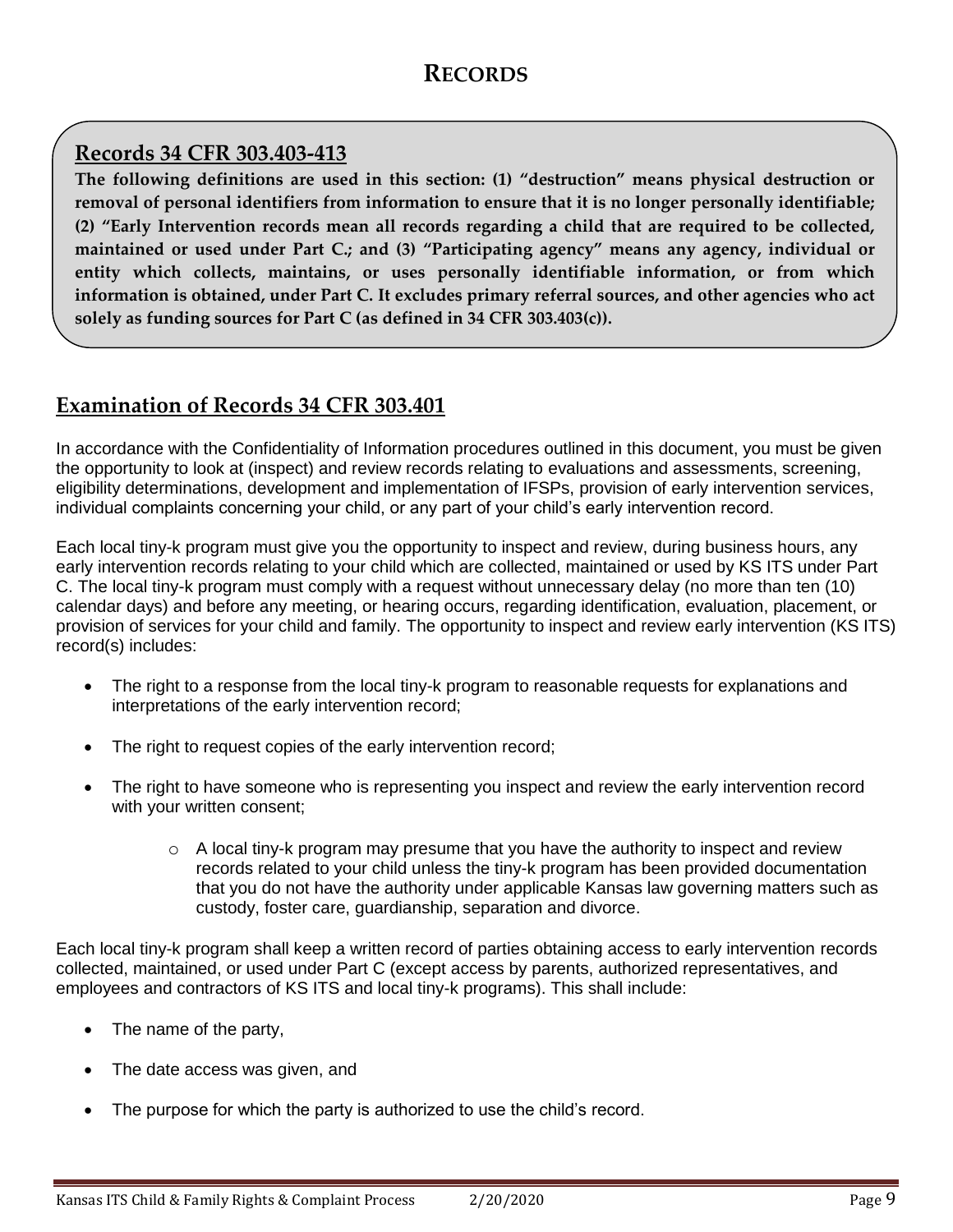If any early intervention record includes information on more than one child, you may only inspect, review, or be informed of that specific information pertaining to you or your child. Each local tiny-k program shall provide you, upon request, a list of the types and locations of early intervention records collected, maintained, or used by the local tiny-k program. The local tiny-k program may charge a fee for copies of records which are made for parents under Part C if the fee does not effectively prevent you from exercising your right to inspect and review those records. However, they may not charge a fee to search for or to retrieve information under Part C. You must be given copies of some records, such as evaluations, assessments of child and family, and IFSPs at no charge as soon as possible after each IFSP meeting.

## **Amending Records 303.410-412**

If you believe that information in the KS ITS early intervention records collected, maintained, or used by the local tiny-k program under Part C is inaccurate or misleading, or violates the privacy or other rights of your child or family, you may request the local tiny-k program to amend the information.

The local tiny-k program must decide whether to amend the information within a reasonable period of time after receiving the request. If the tiny-k program refuses to amend the information as you request, you must be informed of the refusal in writing and be advised of the right to a hearing.

The local tiny-k program, on request, must provide an opportunity for a hearing to challenge information in early intervention records to ensure that it is accurate, not misleading, or otherwise in violation of the privacy or other rights of the child or parent(s).

If, as a result of a hearing, the local tiny-k program decides that the information is inaccurate, misleading, or otherwise in violation of the privacy or other rights of the child or parent, the local tiny-k program must amend the information accordingly and inform the parent in writing.

If, as a result of a hearing, the tiny-k program decides that the information is accurate, not misleading, or not in violation of the privacy or other rights of the child or parent, you must be informed of your parent's right to place a statement commenting on the information or setting forth any reasons for disagreeing with the decision of the tiny-k program, in the early intervention record.

Any explanation placed in the records of your child under these procedures must:

Be maintained by the local tiny-k program as part of the early intervention records of your child as long as the record is maintained by such tiny-k program. If the early intervention records of your child or the parts you disagree with are disclosed by the local tiny-k program to any party, the explanation must also be disclosed to the party.

A hearing held under this section must be conducted according to the procedures under the Family Education Rights & Privacy Act (FERPA) regulations at 34 CFR 99.22 and Kansas Administrative Regulations.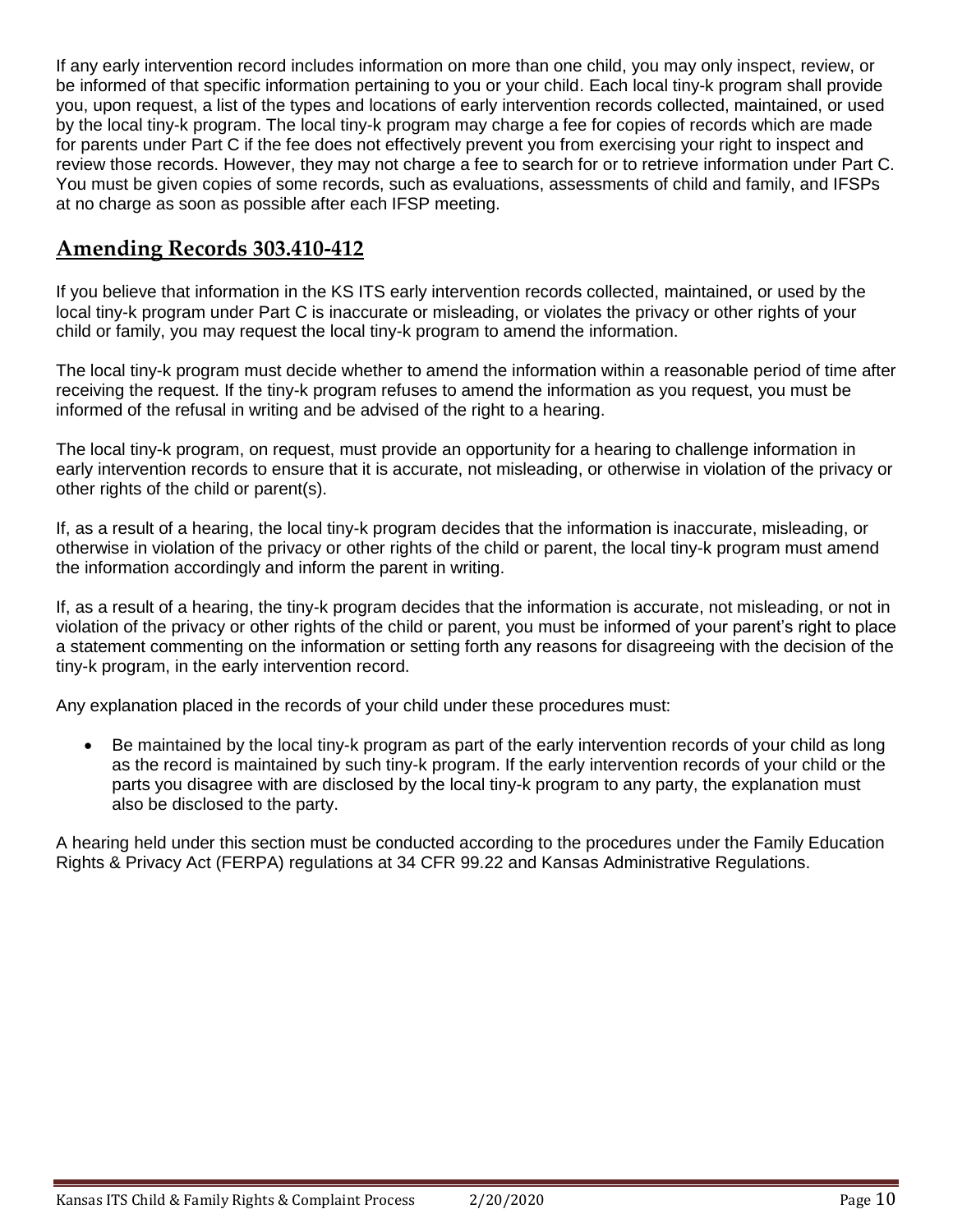## **Confidentiality 34 CFR 303.401, 303.402**

Personally identifiable means the information including:

- The name of your child, parent or other family member;
- The address of your child;
- A personal identifier such as the child's or parents' social security number; and
- A list of personal characteristics or other information that would make it possible to identify the child with reasonable certainty.

Parental consent must be obtained before personally identifiable information is:

• Disclosed to anyone other than authorized representatives, officials or employees of the local tiny-k program in collecting, maintaining, or using information under Part C, unless it is Part C information contained in the record and is authorized under FERPA (34 CFR 99.31); and/or used for any purpose other than meeting a requirement under Part C.

In accordance with CFR 303.401 (d), the local tiny-k program *must disclose* to the Local Educational Agency and the State Educational Agency the following: *child's name, child's date of birth, and parent contact information, including name, address, and telephone number.* The purpose of this disclosure is in order to meet the requirement to identify all potentially eligible children and does not require parental consent.

The following safeguards must be in place to ensure and protect confidentiality of records:

- Each local tiny-k program must protect the confidentiality of personally identifiable information at collection, maintenance, use, storage, disclosure, or destruction stages.
- The coordinator of each local tiny-k program is the one responsible for ensuring the confidentiality of any personally identifiable information.
- All persons collecting or using personally identifiable information must receive training or instruction regarding Kansas' Part C policies and procedures which comply with IDEA and FERPA (34 CFR 99.3).
- Each local tiny-k program must maintain, for public inspection, a current listing of the names and positions of those employees within the agency who have access to personally identifiable information.
- The local tiny-k program must inform parents when personally identifiable information collected, maintained, or used under Part C is no longer needed to provide services to the child or family.
- The information must be destroyed at the request of the parents. (Permanent records of your child's name, date of birth, parent contact information, address, phone number, enrollment date and completion date, may be maintained without time limitations.)
- Each local tiny-k program must give notice to fully inform parents about confidentiality of personally identifiable information.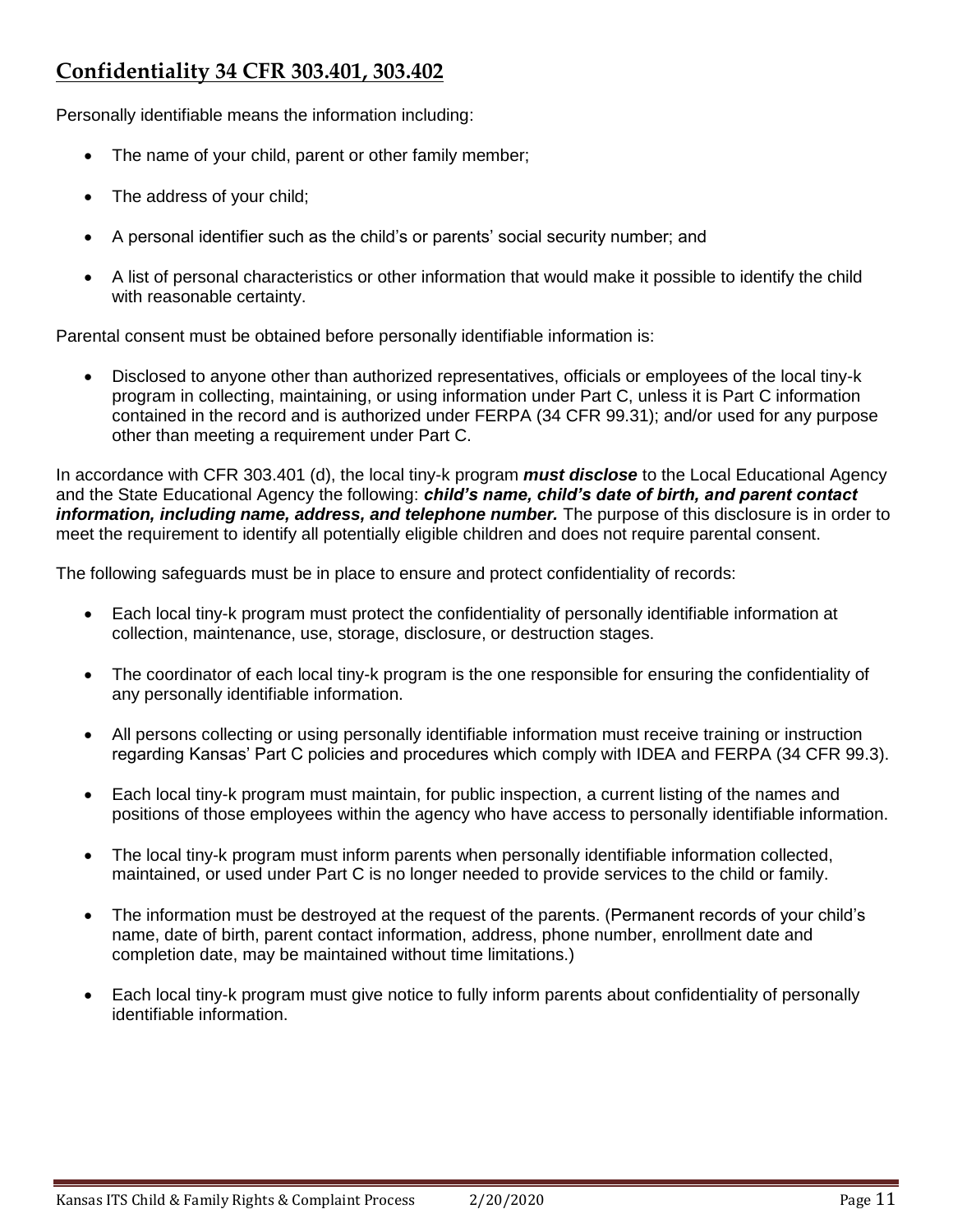## **DISPUTE RESOLUTION 34 CFR 303.430**

## **Kansas Dispute Resolution Options**

We encourage you to resolve any disagreements with your local tiny-k program staff. However, if you disagree with a local tiny-k program on the identification, evaluation, placement of your child, or provision of appropriate early intervention services to your child or family, KDHE has procedures in place to address your concerns. These concerns may be addressed by:

- **1.** Informal Complaint**:** an informal way to address matters of concern that are resolved within 10 to 15 business days.
- **2.** Formal Complaint: a formal, written complaint to KDHE which is resolved within 60 calendar days.
- **3.** Mediation: a meeting with a neutral person (a mediator) to talk about the problem and try to come up with a solution that is acceptable to both parties.
- **4.** Due Process Hearing: a formal process with a neutral person (a hearing officer) who listens to the party filing the complaint and to the parties involved *to decide who is right and how to resolve the problem.*

Forms for requesting these options are available at the end of this section. Forms may also be accessed on KS ITS website at the following link: <http://www.ksits.org/>. A request for Mediation or Due Process may be requested at the same time that a formal complaint is made.

#### **Complaints 34 CFR 303.433, 434**

An **informal complaint** is available by calling the KS ITS services at KDHE and visiting with our staff at 1-800- 332-6262.

A **formal complaint** can be filed by an individual or organization, including those from another state. The complaint process includes submitting a written signed complaint against KDHE, KS ITS, or any local tiny-k program that is violating a requirement of the Part C program.

The complaint must include:

- A statement that a requirement of Part C has been violated by KS ITS, a local tiny-k program or a local tiny-k provider;
- A statement of the facts on which the complaint is based; and
- The signature and contact information of the person filing the complaint.

If alleging violations in respect to a specific child, the name and residence of that child, the name of the local tiny-k program and the provider(s) serving the child, a description of the nature of the problem of the child, including facts relating to the problem of the child, and a proposed resolution to the extent known and available to the party at the time the complaint is filed, must be included in the complaint.

A copy of the complaint must be sent to the local tiny-k program/provider(s) at the same time the complaint is filed with KDHE.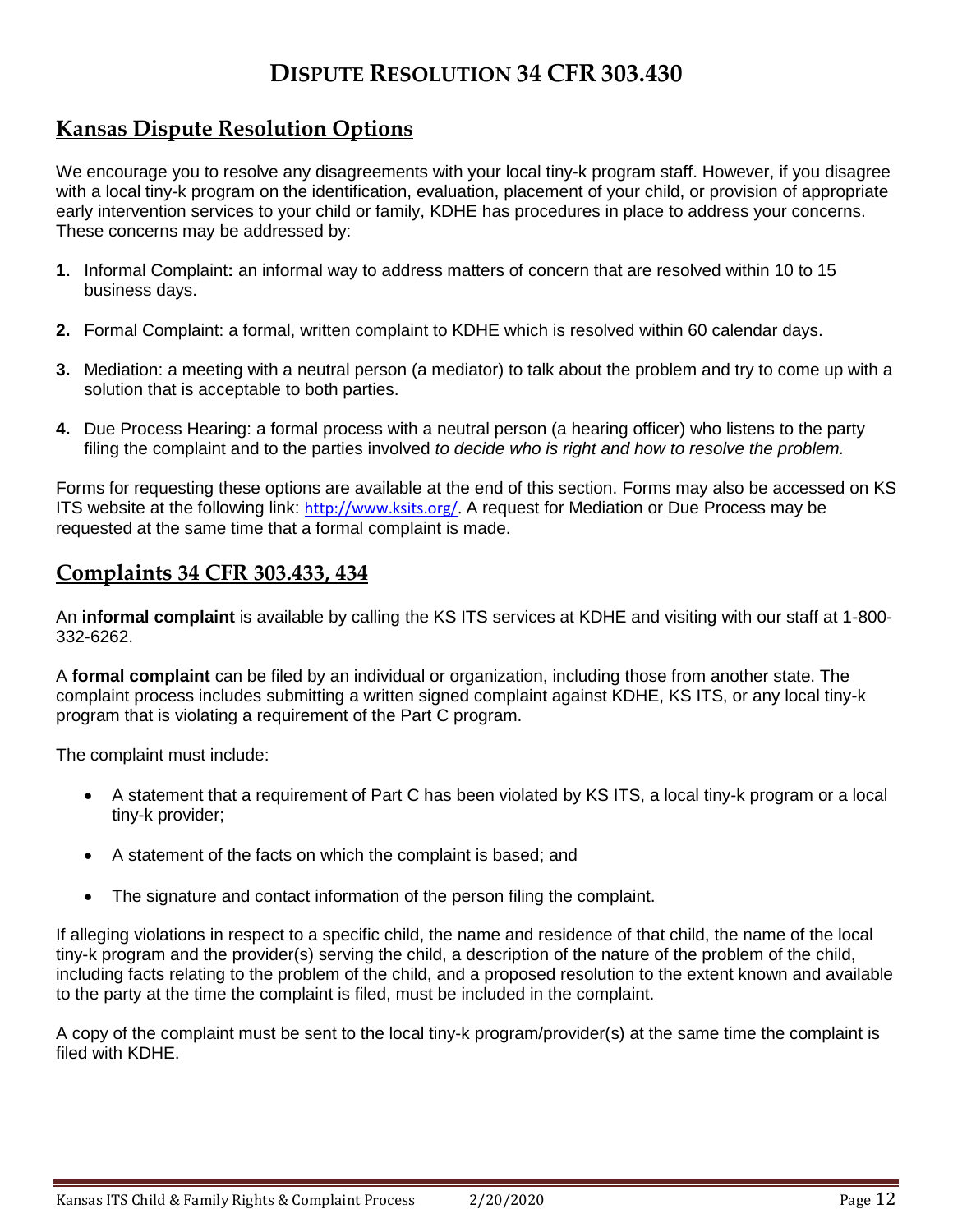#### *What happens after I file a formal complaint?*

Remember that continued communication between parents and professionals at all stages is important. It will help to ensure resolution of complaints in a satisfactory manner.

- You will be sent information about your rights.
- You will be informed of the next steps that need to be taken.
- You will have a chance to have questions answered.
- The process will be monitored by Kansas Infant-Toddler Services.
- Kansas Infant-Toddler Services will follow up after resolution has been reached to make sure that all agreements are fulfilled.
- Your child will continue to receive services that are not in dispute.

**Formal complaints** must be filed and received by KDHE within one (1) year of the alleged violation. Once KDHE has received the complaint, it has sixty (60) days to:

- Investigate the complaint, including conducting an independent, on-site investigation, if necessary;
- Allow the local tiny-k program to respond to the complaint, including a proposal to resolve the complaint;
- Make an independent determination as to whether or not a violation of a Part C requirement has occurred after reviewing all relevant information;
- Issue a written decision to the complainant that addresses each allegation in the complaint and that contains the facts and conclusions as well as the reasons for the final decision.

Timelines may be extended if there are exceptional circumstances with respect to a particular case or, if the parties have agreed to extend the timelines to engage in mediation.

Procedures for effective implementation of KDHE's final decision will include technical assistance activities, negotiations and corrective actions to achieve compliance.

The individual or organization filing the complaint has the opportunity to submit additional information, either orally or in writing, about the complaint. If the final decision indicates that appropriate services were not /are not being provided, KDHE must address:

- How to remediate the denial of those services including, as appropriate, the awarding of monetary reimbursement or other corrective action appropriate to the needs of the child and the child's family; and
- Appropriate future provision of services for all infants and toddlers with disabilities and their families.

If a formal written complaint is received that is also the subject of a due process hearing, or contains multiple issues, of which one or more are part of that hearing, KDHE must set aside any part of the complaint that is being addressed in the due process hearing until the conclusion of the hearing. Any issue in the complaint that is not a part of the due process action must be resolved within the 60 calendar day timeline using the complaint procedure described above.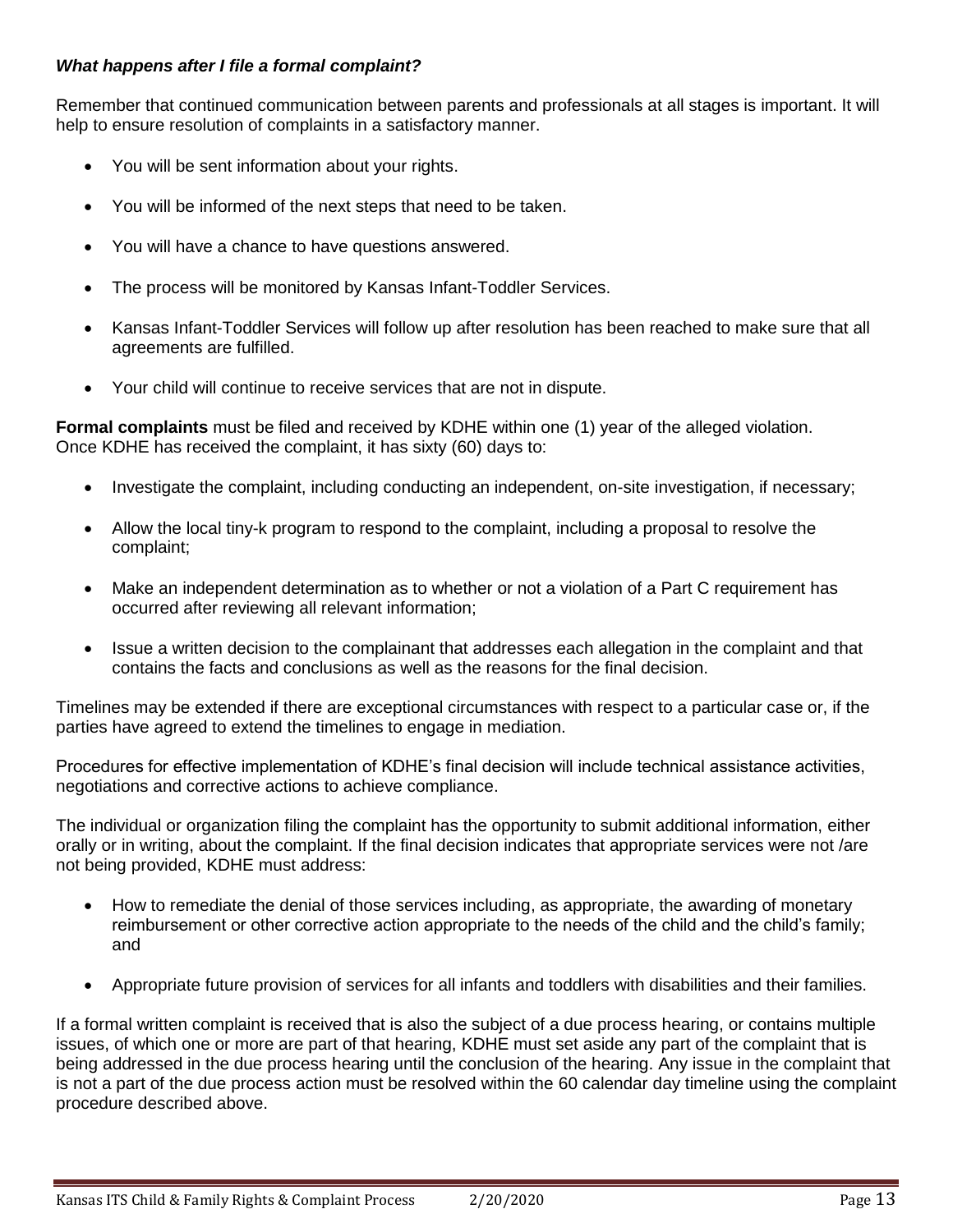Complaints that have already been decided in an impartial due process hearing involving the same parties cannot be considered under this procedure. KDHE must notify the complainant that the hearing decision is binding. Any complaint alleging that an agency failed to implement a due process hearing must be resolved by KDHE.

Any party aggrieved by the findings and decision issued by a due process hearing officer has a right to file a civil action in State or Federal Court.

# **MEDIATION 34 CFR 303.431**

**Mediation** is a meeting designed to provide an opportunity to resolve a disagreement regarding Part C services, and is voluntary on the part of both parties. Mediation can be requested by either individuals or organizations by submitting the form at the end of this section.

Mediation involves a meeting with a neutral person (a mediator) to talk about the issues and come up with a solution that is acceptable to all parties. The mediator is:

- Impartial, which means he is not an employee of an agency providing services to the child, and has no other personal or professional interests that would conflict with his objectivity. (A person who otherwise qualifies as a mediator is not considered an employee solely because he is paid to serve as a mediator.)
- A qualified person who is trained in effective mediation techniques.
- Knowledgeable in laws and regulations relating to the provision of early intervention services.
- Assigned on a random, rotational or other impartial basis.
- The mediation will occur within 7 days of the receipt of the request (sent to KS ITS at KDHE) with a written agreement provided within 30 calendar days of the receipt of the request. (If a due process hearing is in progress, the timeline to complete mediation will be 15 days to allow adequate time for the hearing to meet required timelines). Timelines may be extended upon agreement by both parties.

Other things to remember about mediation:

- Is voluntary and must be agreed upon by both parties
- It does not interrupt (delay or deny) any of your services or rights in the program including your right to a due process hearing
- Will be paid for by KDHE
- Will be held at a location that is convenient to both parties

Discussions that occur during the mediation process must be confidential and may not be used as evidence in any subsequent impartial due process hearings or civil proceedings. The parties will be allowed to sign a confidentiality pledge prior to beginning the process.

At the conclusion of the mediation process, both parties must sign a mediation agreement and are given a copy of the written agreement (or disagreement) that resulted from the mediation process. Any signed agreement is legally binding and enforceable in any State court of competent jurisdiction or in a district court of the United States. 34 CFR 303.431 (b) (6).

Mediation does not restrict you from requesting a due process hearing. You may request both mediation and a due process hearing at the same time.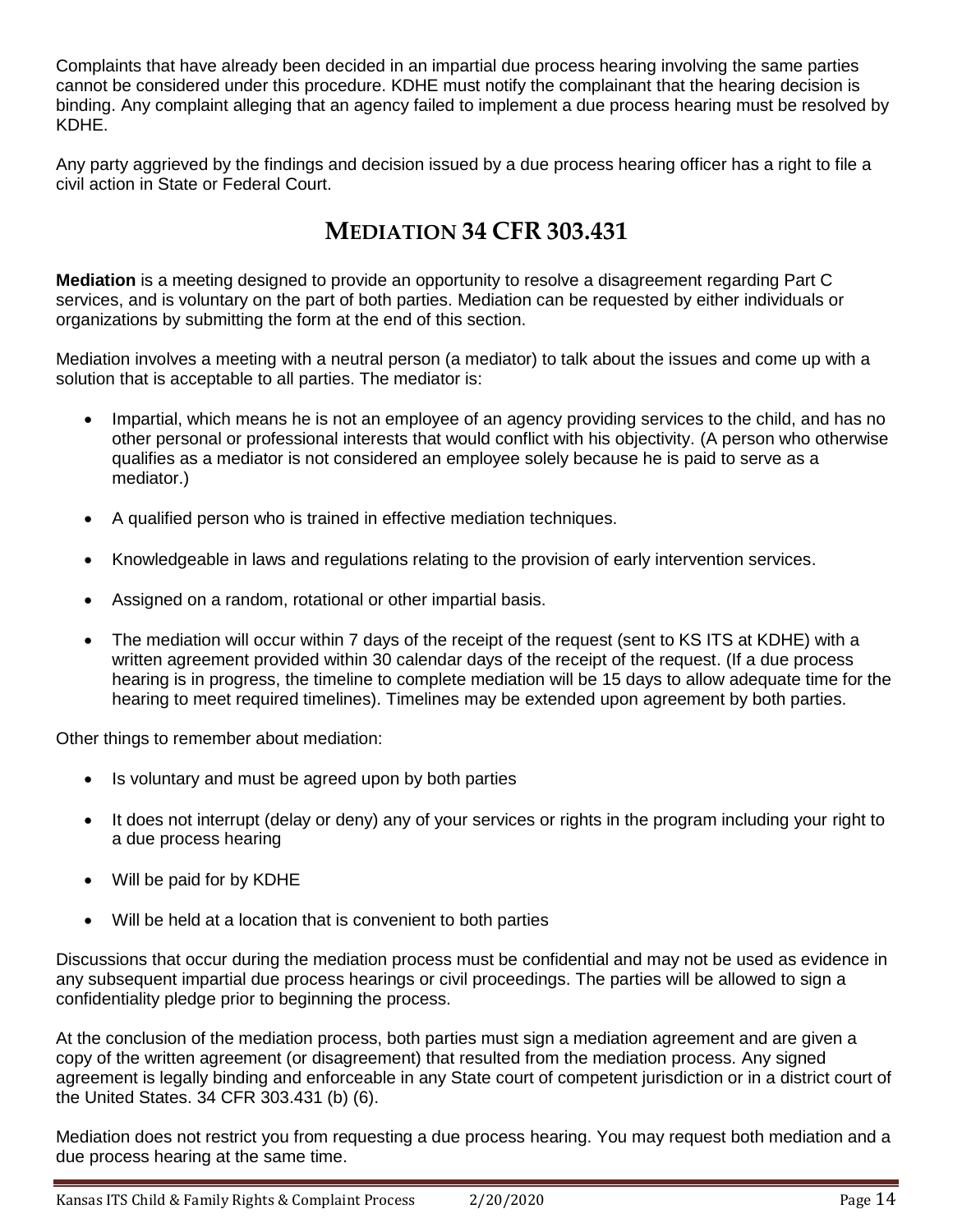## **Due Process 34 CFR 303.435-438**

An **impartial due process hearing** is a formal procedure conducted by an impartial hearing officer and is an option for families seeking to file a complaint regarding the decision of a local tiny-k provider or KDHE to initiate, or change the identification, evaluation, or placement of an infant or toddler, or a change in services for that infant or toddler. Families seeking a due process hearing may submit a request by using the form at the end of this section. The request must be submitted directly to:

> **Attn: Part C Infant-Toddler Coordinator KDHE-Kansas Infant-Toddler Services 1000 SW Jackson, Suite 220 Topeka, Kansas 66612-1274**

The impartial due process hearing must be completed, and a written decision made, within thirty (30) calendar days of KDHE'S receipt of the request. (Mediation, if attempted, must occur within the same 30 days.)

**Impartial hearing officers** are appointed to conduct due process hearings. Hearing officers must have knowledge about the provisions of Part C and the needs of, and early intervention services available for infants and toddlers and their families. Hearing officers shall not:

- Be an employee of, or entity involved in the provision of early intervention services or care of the child.
- Be an employee of the agency solely because the person is paid by the agency to implement the complaint resolution process.
- Hold a personal or professional interest that would conflict with his or her objectivity in implementing the process.

Hearing officers perform the following duties:

- Listen to the presentation of relevant viewpoints about the due process complaint, examine all information relevant to the issues, and seek to reach a timely resolution of the due process complaint; and
- Provide a record of the proceedings at the cost of the state, including a written decision.

Under Part C, you are given the rights listed below in any impartial due process hearing carried out under these procedures:

- To be accompanied and advised by counsel and by individuals with special knowledge or training about early intervention services;
- To present evidence and confront, cross examine, and to compel (require) the attendance of witnesses;
- To prohibit the introduction of any evidence at the hearing that has not been disclosed to you at least five calendar days before the hearing;
- To obtain a written or electronic word by word transcription of the hearing at no cost to you; and
- To receive a written copy of the findings of fact and decisions at no cost to you.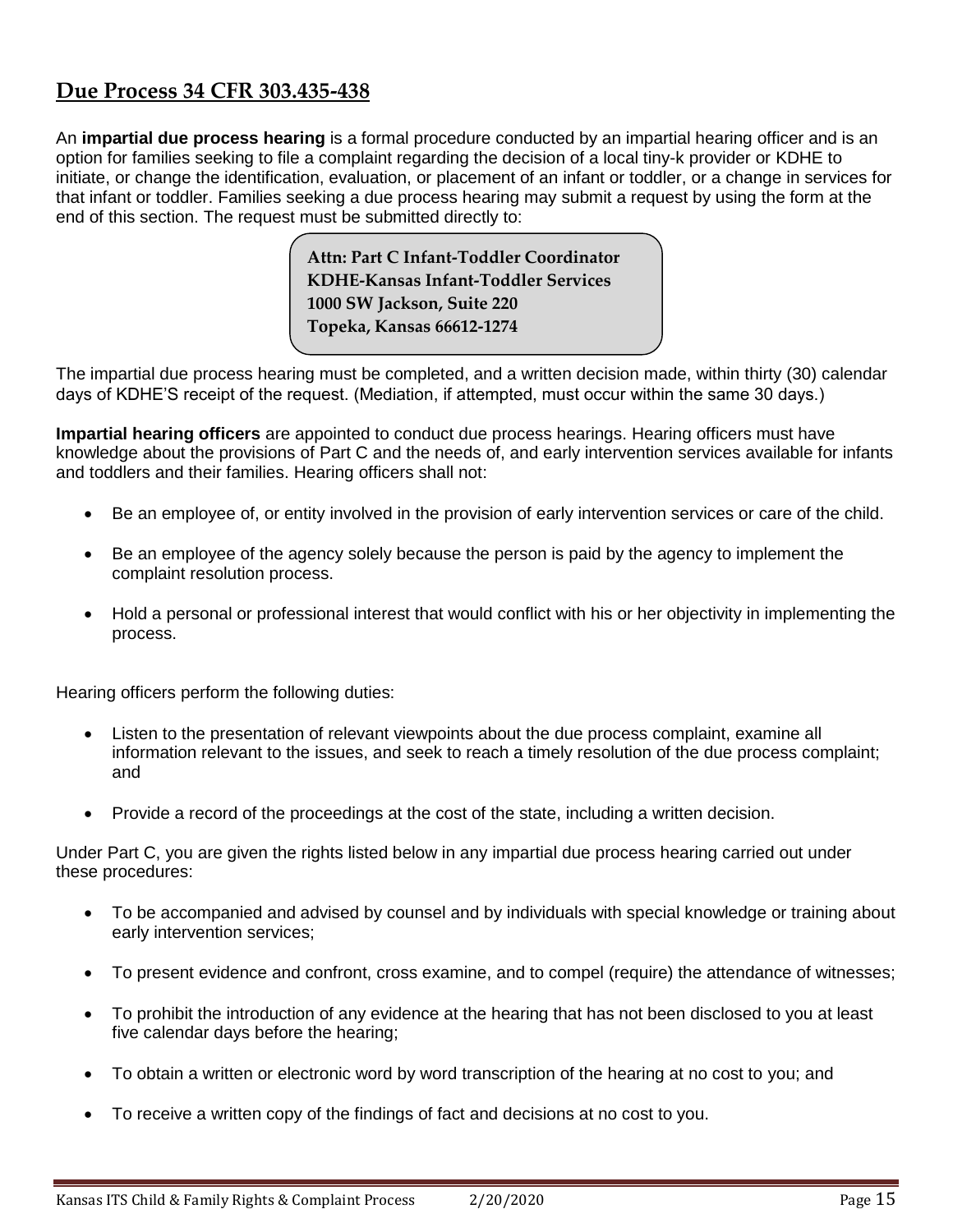The impartial due process hearing (or any related activities) described in these procedures must be carried out at a time and place that is reasonably convenient to you. No later than thirty (30) calendar days after KDHE receives your complaint, the impartial due process hearing must be completed and a written decision must be mailed to each of the parties. At the request of either party, a hearing officer may grant specific extensions beyond the 30 days timeline. Any party not satisfied with the findings and decision of the impartial due process hearing has the right to bring a civil action in state or federal court.

During the time period of any proceeding involving a complaint, unless the local tiny-k program and you otherwise agree, your child and family will continue to receive the early intervention services consented to on the IFSP.

If the complaint involves an application for initial services, your child and family must be provided those services that are not in dispute.

#### **Surrogate Parents 34 CFR 303.422**

In Kansas, Surrogate Parents are referred to as Child Advocates.

A child advocate has the same rights as the parent and may represent the child in all matters relating to Part C.

A child advocate would be assigned if:

- No parent can be identified;
- The local tiny-k program, after reasonable efforts, cannot determine the whereabouts of a parent (s); or
- The child is in the custody of the State of Kansas under Kansas law.

Child advocates are selected by Families Together, Inc. through a contract with KDHE. Families Together, Inc. must make reasonable efforts to ensure the assignment of a child advocate not more than 30 days after a public agency determines that the child needs a child advocate. Families Together, Inc. will work together with foster care providers to determine the need for a Child Advocate for a particular child. A Judge who oversees the case of an infant or toddler who is in State custody can also appoint a child advocate for that child.

Any child advocate must meet the following requirements:

- Has no interest that conflicts with the interest of the child he or she represents;
- Has knowledge and skills that ensure adequate representation of the child; and
- Is not an employee of any state agency, a person providing KS ITS, or an employee of any person providing KS ITS services, education, care, or other services to the child or to any family member of the child. (A person who otherwise qualifies to be a surrogate parent under these procedures is not an employee solely because he or she is paid by a public agency or early intervention services contractor to serve as a surrogate parent.)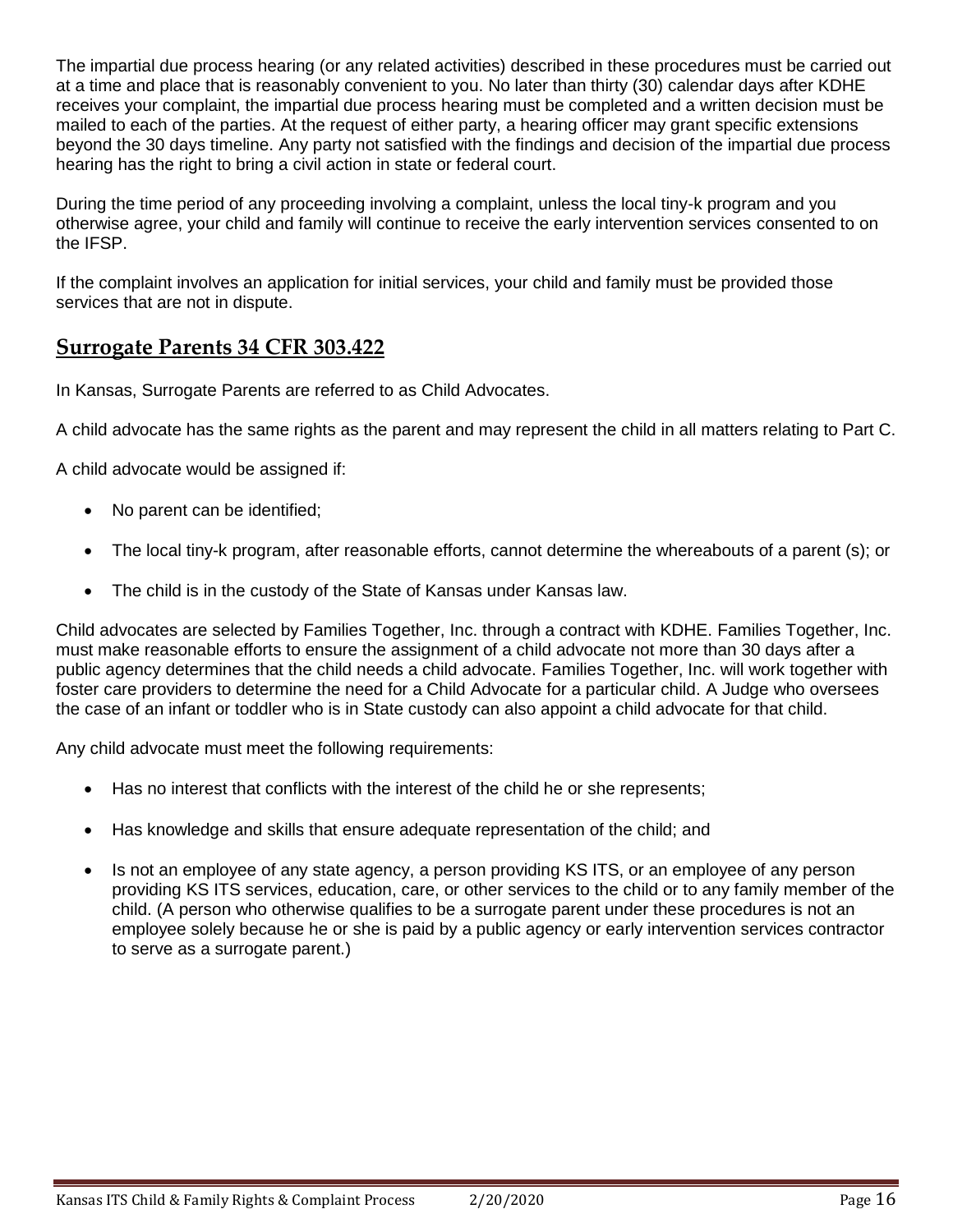

Robert Moser, MD, Secretary

Department of Health & Environment

Sam Brownback, Governor

#### **PART C INFANT-TODDLER SERVICES FORMAL COMPLAINT REQUEST**

Any parent of a child with a disability, another individual, or agency or organization that believes the Kansas Part C Infant-Toddler Services or one of the local programs is not following federal or state laws or regulations related to the Individuals with Disabilities Education Act, may file a formal complaint. This complaint must be in writing, signed, and mailed or personally delivered to Part C Infant-Toddler Services at the Kansas Department of Health and Environment (KDHE). KDHE assures that it will give the complainant the opportunity to submit additional information, either orally or in writing, about the allegations in the complaint. **A copy of the complaint will be forwarded to the Infant-Toddler program, agency or organization against whom the complaint is being made.** 

**Your request for a formal complaint investigation should include the following information:**

**1. The name, address, and telephone number of the person or organization filing the formal complaint:**

| Name:                                                                                                                             |  |
|-----------------------------------------------------------------------------------------------------------------------------------|--|
| Address:<br><u> 1980 - Jan James James Barnett, amerikan berkema dan berkema dalam pengaran berkema dan berkema dalam pengara</u> |  |
| City/State/Zip: _                                                                                                                 |  |
| Telephone:                                                                                                                        |  |
| E-mail:                                                                                                                           |  |
|                                                                                                                                   |  |

**2. The name and address of the local Infant-Toddler program or other Part C public agency against whom the formal complaint is made:**

| Name:           |  |
|-----------------|--|
| Address:        |  |
| City/State/Zip: |  |
| Telephone:      |  |
|                 |  |

| The name and home address of the child involved: |
|--------------------------------------------------|
|--------------------------------------------------|

| Name of Child:  |  |
|-----------------|--|
| Home Address:   |  |
| City/State/Zip: |  |

**Please see Following Page:**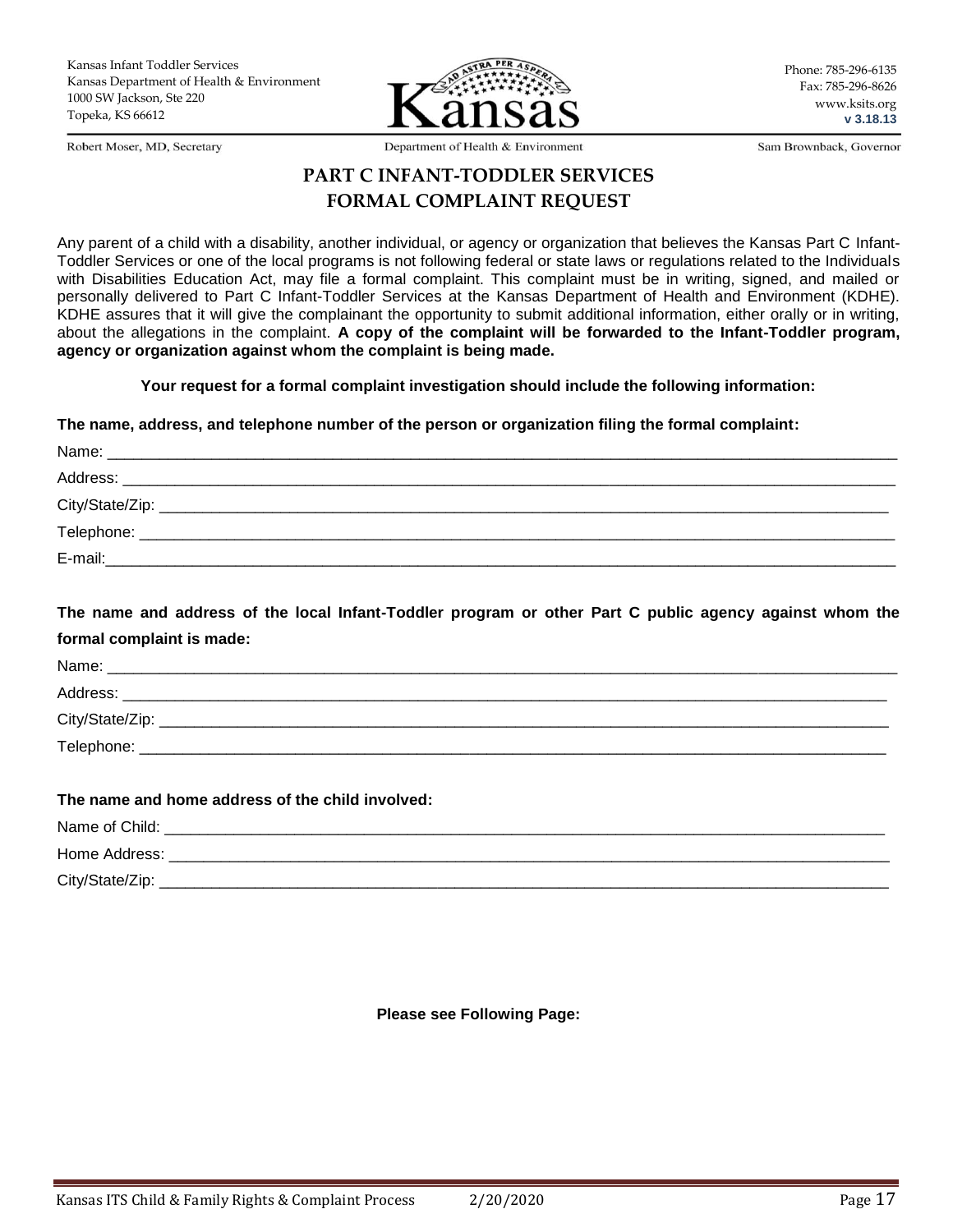**On this page state your concern(s). Please include the facts that provide the basis of your concern(s). Facts should include when the concern(s) arose and who, or what circumstances caused the concern(s). State your efforts to resolve the issue(s) with the Part C public agency or any proposed resolution. (Attach additional pages if needed.)**

**Please include the following when explaining your concern (add additional pages if needed):**

- **The specifics of your concern.**
- **What the facts are.**
- **What steps have been taken to resolve the concern at the local level?**

Upon receipt of a written, signed complaint, the Kansas Part C Coordinator will conduct an investigation and provide a written report of findings to the person or agency making the complaint and to the Part C public agency against whom the complaint was filed. The formal complaint report is final, unless one of the parties appeals the decision. Either party may appeal the findings in the report by filing a written notice of appeal with the Kansas Department of Health and Environment.

**Signature of Person(s) Filing Complaint Date**

**The Formal Complaint Request Form must be signed and mailed or personally delivered to: Attn: Part C Infant-Toddler Coordinator, KDHE-Kansas Infant-Toddler Services 1000 SW Jackson Ste 220 Topeka KS 66612-1274**

**\_\_\_\_\_\_\_\_\_\_\_\_\_\_\_\_\_\_\_\_\_\_\_\_\_\_\_\_\_\_\_\_\_\_\_\_\_\_\_\_\_\_\_\_\_\_\_\_\_\_\_\_\_ \_\_\_\_\_\_\_\_\_\_\_\_\_\_\_\_\_\_\_\_**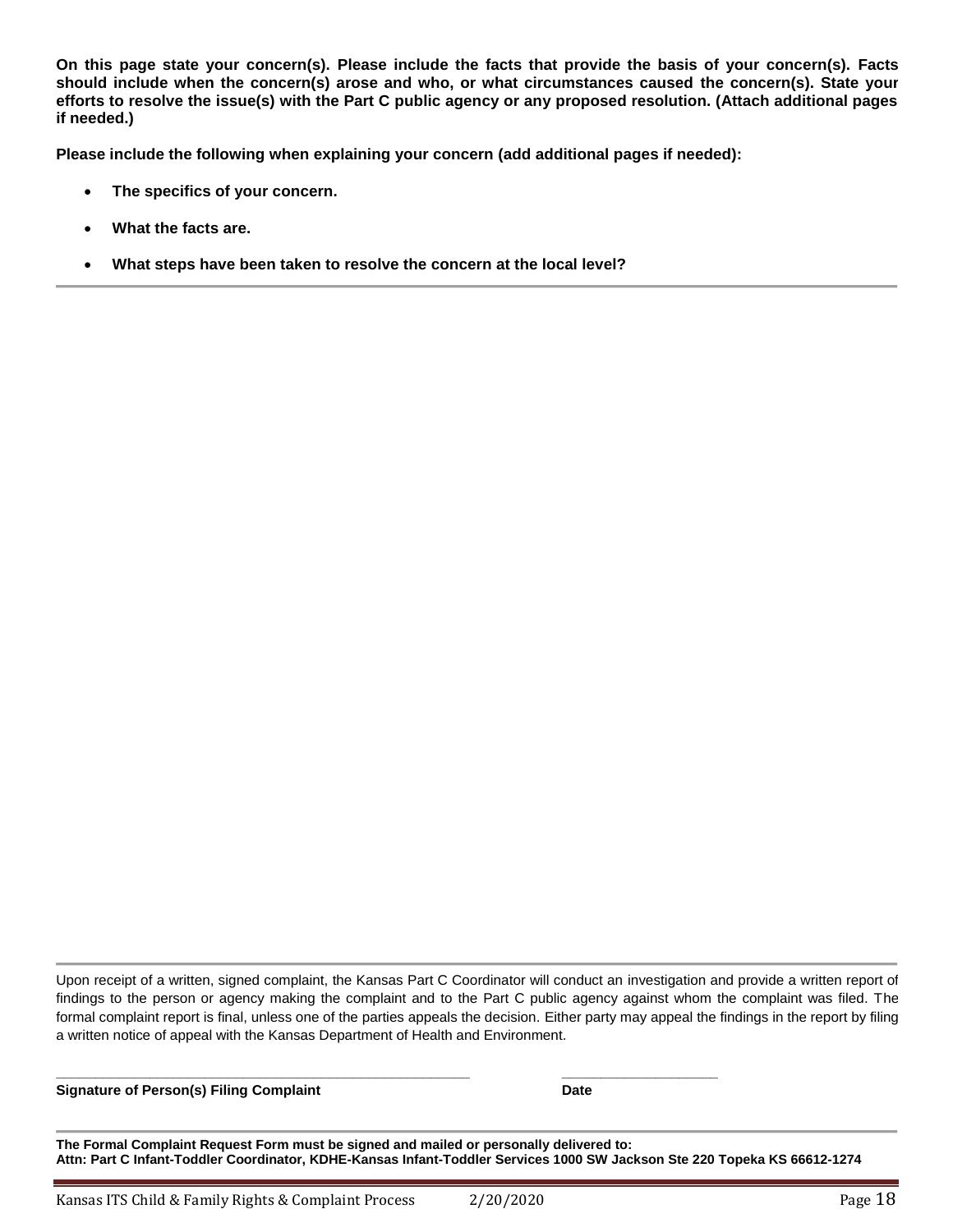

Robert Moser, MD, Secretary

Department of Health & Environment

Sam Brownback, Governor

#### **PART C INFANT-TODDLER SERVICES REQUEST FOR MEDIATION**

| Has a due process hearing been requested? $\Box$ Yes |                         | $\Box$ No                                                                            |
|------------------------------------------------------|-------------------------|--------------------------------------------------------------------------------------|
| Has a hearing been scheduled?                        | $\Box$ Yes<br>$\Box$ No | If yes, please enter the date: _______________                                       |
|                                                      |                         | Please indicate preferred dates and times you are available for a mediation session: |
|                                                      |                         |                                                                                      |
|                                                      |                         |                                                                                      |
|                                                      |                         |                                                                                      |

**The Request for Mediation Form must be mailed or personally delivered to: KDHE Infant-Toddler Services, 1000 SW Jackson Suite 220, Topeka KS 66612-1274**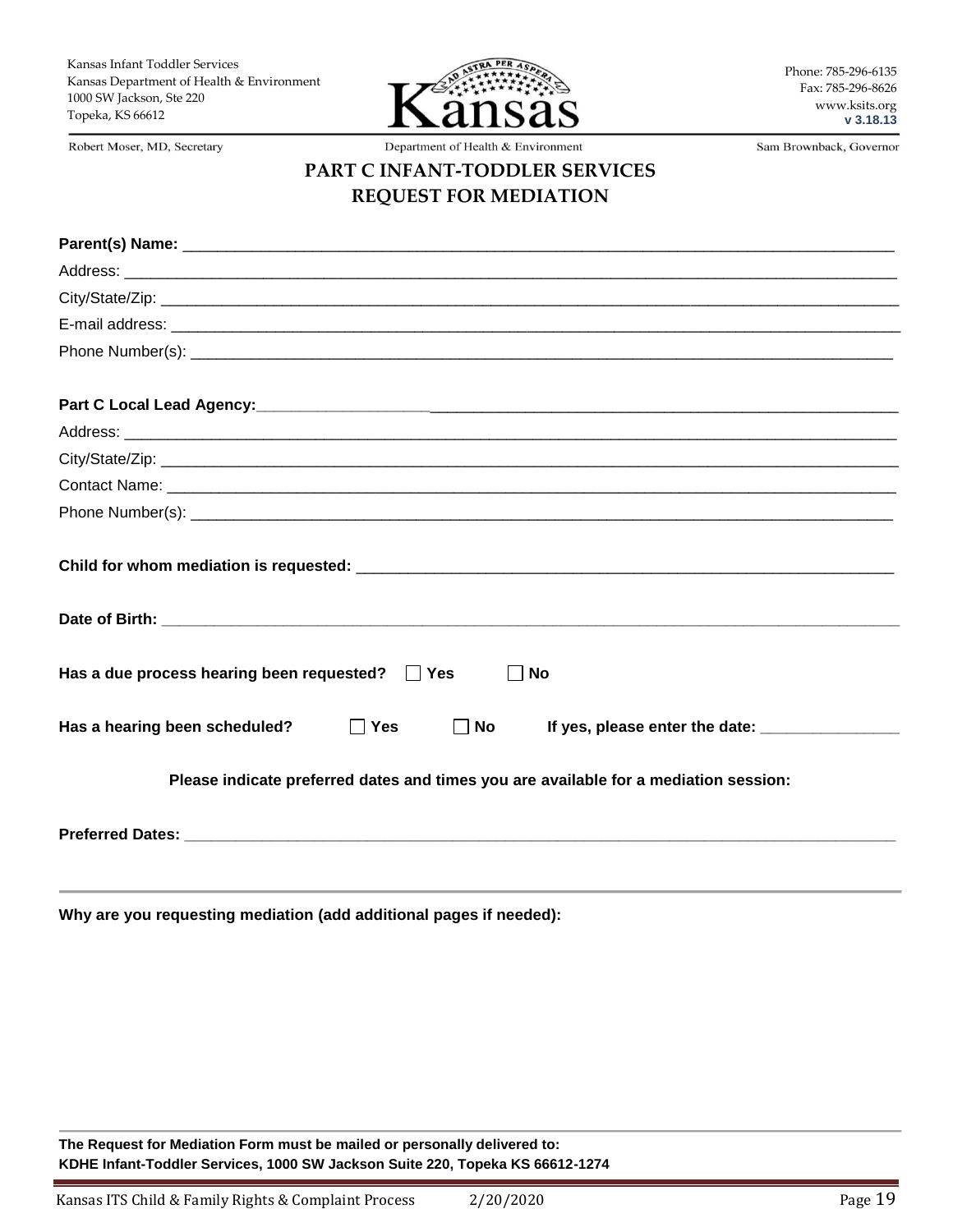**THIS PAGE INTENTIONALLY LEFT BLANK**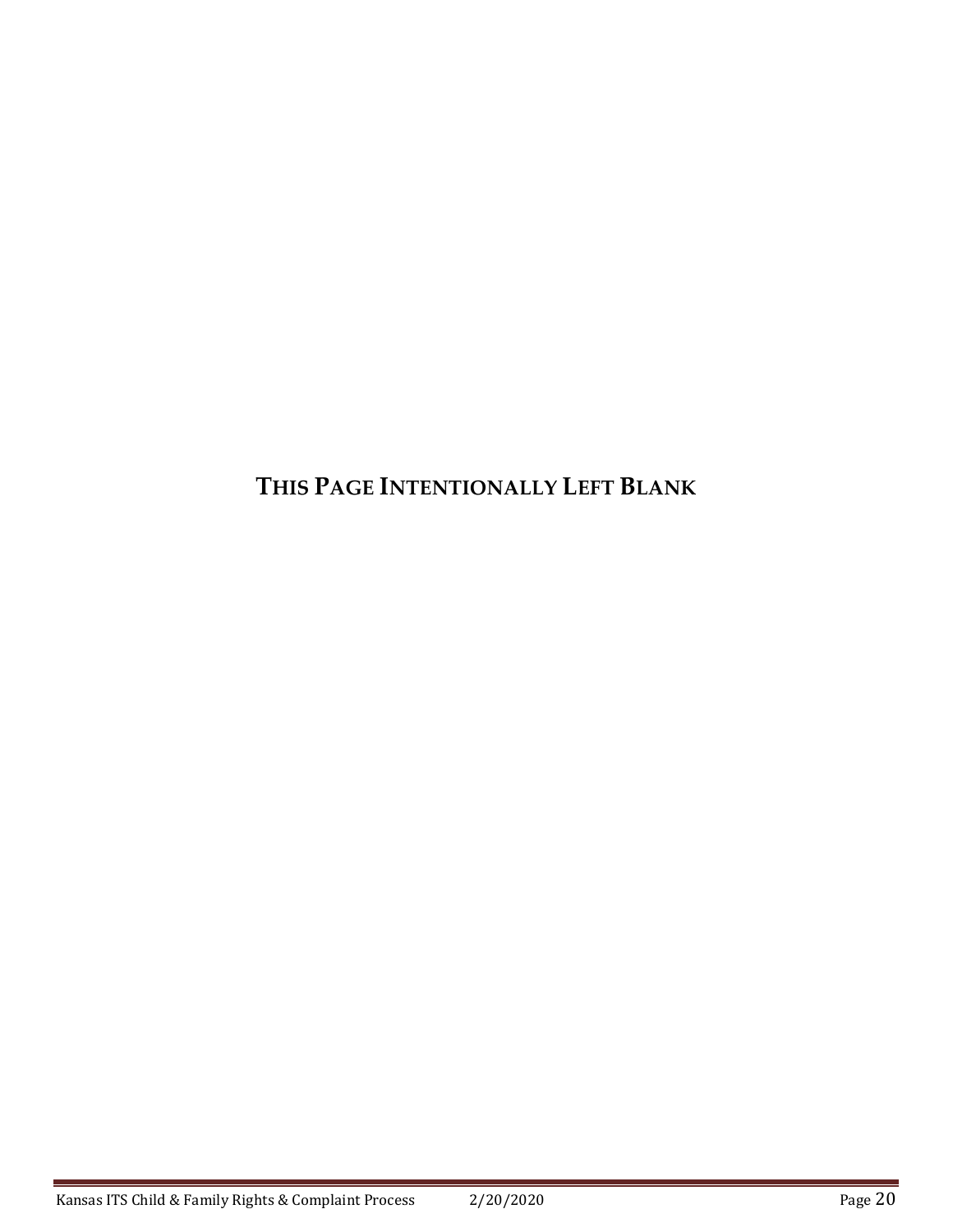

Phone: 785-296-6135 Fax: 785-296-8626 www.ksits.org **v 3.18.13**

Robert Moser, MD, Secretary

Department of Health & Environment

Sam Brownback, Governor

#### **PART C INFANT-TODDLER SERVICES NOTICE OF REQUEST FOR PART C DUE PROCESS HEARING**

I have a complaint relating to the identification, evaluation, or placement of my child or the provision of appropriate early intervention services to my child. Therefore, I submit this request for an impartial due process hearing including the following information:

**1. My name, address and telephone number:**

Name: \_\_\_\_\_\_\_\_\_\_\_\_\_\_\_\_\_\_\_\_\_\_\_\_\_\_\_\_\_\_\_\_\_\_\_\_\_\_\_\_\_\_\_\_\_\_\_\_\_\_\_\_\_\_\_\_\_\_\_\_\_\_\_\_\_\_\_\_\_\_\_\_\_\_\_\_\_\_\_\_\_\_\_\_\_\_\_\_\_\_\_

Address: \_\_\_\_\_\_\_\_\_\_\_\_\_\_\_\_\_\_\_\_\_\_\_\_\_\_\_\_\_\_\_\_\_\_\_\_\_\_\_\_\_\_\_\_\_\_\_\_\_\_\_\_\_\_\_\_\_\_\_\_\_\_\_\_\_\_\_\_\_\_\_\_\_\_\_\_\_\_\_\_\_\_\_\_\_\_\_\_\_

Telephone Number: \_\_\_\_\_\_\_\_\_\_\_\_\_\_\_\_\_\_\_\_\_\_\_\_\_\_\_\_\_\_\_\_\_\_\_\_\_\_\_\_\_\_\_\_\_\_\_\_\_\_\_\_\_\_\_\_\_\_\_\_\_\_\_\_\_\_\_\_\_\_\_\_\_\_\_\_\_\_\_\_

#### **2. The name and address of my child:**

Name: \_\_\_\_\_\_\_\_\_\_\_\_\_\_\_\_\_\_\_\_\_\_\_\_\_\_\_\_\_\_\_\_\_\_\_\_\_\_\_\_\_\_\_\_\_\_\_\_\_\_\_\_\_\_\_\_\_\_\_\_\_\_\_\_\_\_\_\_\_\_\_\_\_\_\_\_\_\_\_\_\_\_\_\_\_\_\_\_\_\_\_

Address: \_\_\_\_\_\_\_\_\_\_\_\_\_\_\_\_\_\_\_\_\_\_\_\_\_\_\_\_\_\_\_\_\_\_\_\_\_\_\_\_\_\_\_\_\_\_\_\_\_\_\_\_\_\_\_\_\_\_\_\_\_\_\_\_\_\_\_\_\_\_\_\_\_\_\_\_\_\_\_\_\_\_\_\_\_\_\_\_\_

#### **3. The name, address and telephone number of my child's Infant-Toddler Services program:**

| Name of Program:  |  |  |  |  |
|-------------------|--|--|--|--|
| Address:          |  |  |  |  |
| Telephone Number: |  |  |  |  |

**4. A short description of each concern and facts related to each concern (add additional pages, if needed):**

**5. A statement of what I think needs to be done to correct each problem or concern.**

**\_\_\_\_\_\_\_\_\_\_\_\_\_\_\_\_\_\_\_\_\_\_\_\_\_\_\_\_\_\_\_\_\_\_\_\_\_\_\_\_\_\_\_\_\_\_\_\_\_\_\_\_\_ \_\_\_\_\_\_\_\_\_\_\_\_\_\_\_\_\_\_\_\_**

**I have been informed that a Mediation Process is available to help resolve disputes relating to Identification, Evaluation, Placement, or the provision of early intervention services under Part C of the Individuals with Disabilities Education Act (IDEA).**

**Signature of Parent or Representative Constrainer Signature Date** 

**The Due Process Request Form must be mailed or personally delivered to: Attn: Part C Infant-Toddler Coordinator, KDHE-Kansas Infant-Toddler Services 1000 SW Jackson Ste 220 Topeka KS 66612-1274**